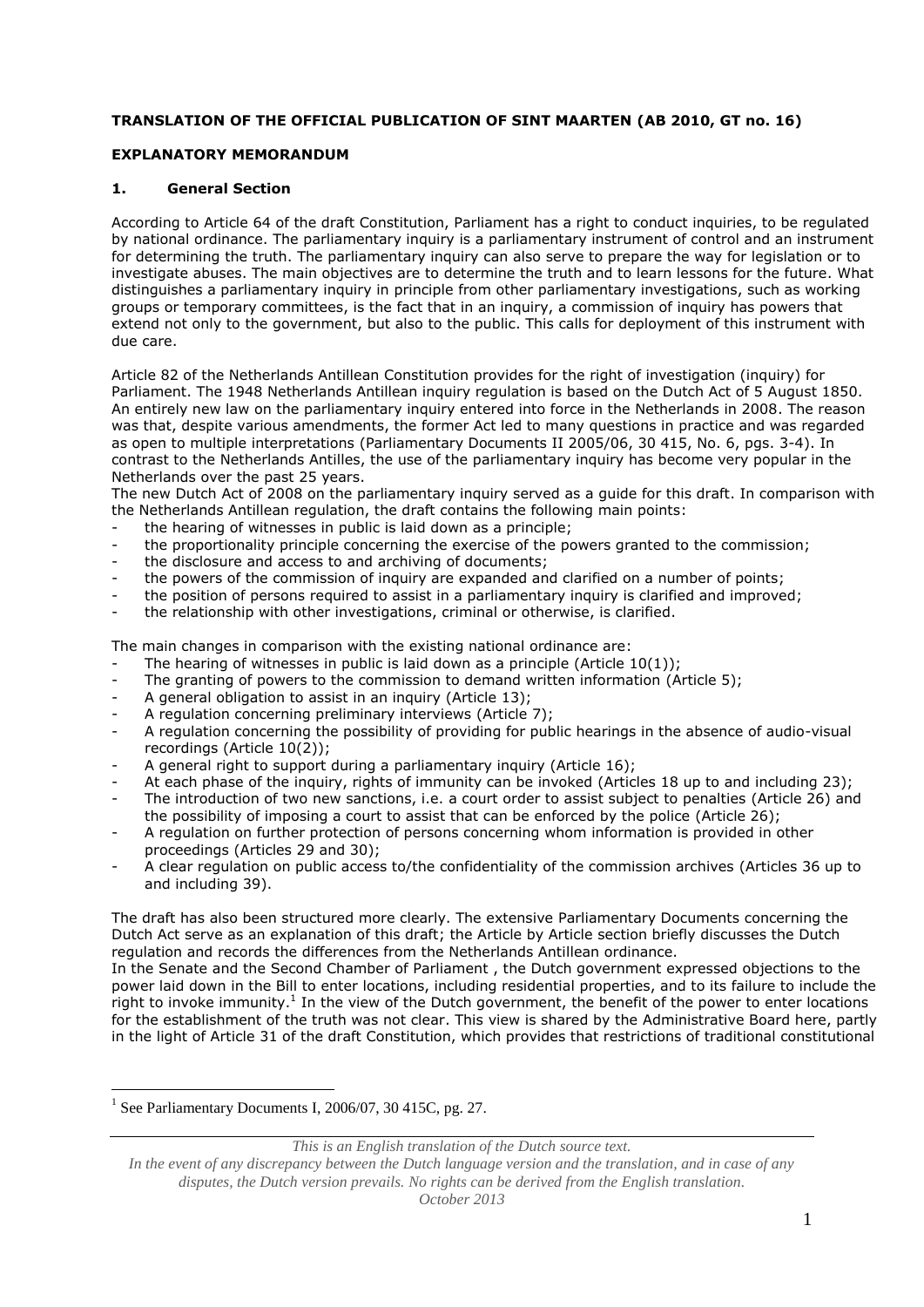rights, including the right of the privacy of the home in Article 7, should be necessary. This means that the power of entry has not been included in this draft. In that regard, this draft differs from the Dutch Act. There were also objections to the lack of a right of immunity for witnesses who would expose themselves of their relatives to criminal prosecution.<sup>2</sup> Nevertheless, the legislature did not opt to include such a right. The main argument for this is that in a concrete case, the establishment of the truth would be placed under pressure. Furthermore, the interests of those directly concerned are protected in other ways. A regulation is included in Articles 29 and 30 providing that in principle, statements and documents submitted on the demand of the commission cannot be used in evidence in other proceedings. Furthermore, the commission may not provide any information to other institutions. Finally, the current Netherlands Antillean national ordinance concerning the parliamentary inquiry and the draft of the country of Curacao do not include any familial immunity right or a right of non-incrimination.

Article 39 of the draft leads to a number of changes in the Criminal Code of the Netherlands Antilles, which will be adopted by the country of Sint Maarten in line with the example of the Dutch Criminal Code. According to Article 39(1) of the Charter for the Kingdom, criminal law in the Netherlands Antilles, Aruba and the Netherlands should be regulated in the same way as far as possible.

The exercise of the right of investigation (inquiry) is further regulated in Chapter 14 of the draft Rules of Order for the Parliament of Sint Maarten.

# **2. Article by Article Section**

## *Article 1*

This definition of terms is adopted from Article 1 of the Dutch 2008 Act on the parliamentary inquiry, with the exception of paragraph a, which describes the term 'Chamber'. While Article 70 of the Dutch Constitution grants both houses of Parliament the right to conduct an inquiry, jointly and individually, the country of Sint Maarten only has Parliament as a representative body. 'Document' refers not only to written documents but also to all other materials containing information, such as tapes, USB sticks, computer files, etc.

# *Article 2*

This provision concerns the institution of an inquiry and is adopted from Article 2 of the 2008 Parliamentary Inquiries Act. Although it is conceivable, in view of the size of Parliament of 15 members, that the entire Parliament could conduct a parliamentary inquiry, a decision was made that an inquiry should be conducted by a parliamentary commission. This is consistent with Article 1 of the Netherlands Antillean regulation. While that regulation provided that the commission should consist of at least one member who would also serve as the chairman and at least four other members, the Parliament of Sint Maarten is free to determine the size of a commission. There is no clear need to regulate the size of the commission by national ordinance. It does follow from Article 8(2) that a witness can only be heard if at least three members are present. In comparison with the Antillean regulation, the accuracy requirement has been scrapped, in line with the Dutch regulation, because it is up to Parliament to determine what the inquiry will concern.

# *Article 3*

Article 3 regulates that the costs of the inquiry should not be funded from the regular costs of Parliament, and is adopted from Article 3 of the Parliamentary Inquiries Act. This prevents financial arguments from playing a role in the decision on whether to conduct an inquiry.

In comparison with the Dutch regulation, 'the Minister of the Interior' has been replaced by 'the Minister of General Affairs' in the first paragraph, as the country of Sint Maarten does not have a ministry of the Interior.

# *Articles 4-12*

These Articles contain the powers of the commission and are adopted from Articles 4-13 of the 2008 Parliamentary Inquiries Act, with the exception of the powers of entry.

#### *Article 4*

<u>.</u>

Article 4(1) provides for the period within which the commission can perform its work. Article 4(2) includes the proportionality principle. This means that the commission may only exercise its powers if, according to

 $2$  Parliamentary Documents I 2006/07, 30 415C, pg. 27.

*This is an English translation of the Dutch source text.*

*In the event of any discrepancy between the Dutch language version and the translation, and in case of any disputes, the Dutch version prevails. No rights can be derived from the English translation. October 2013*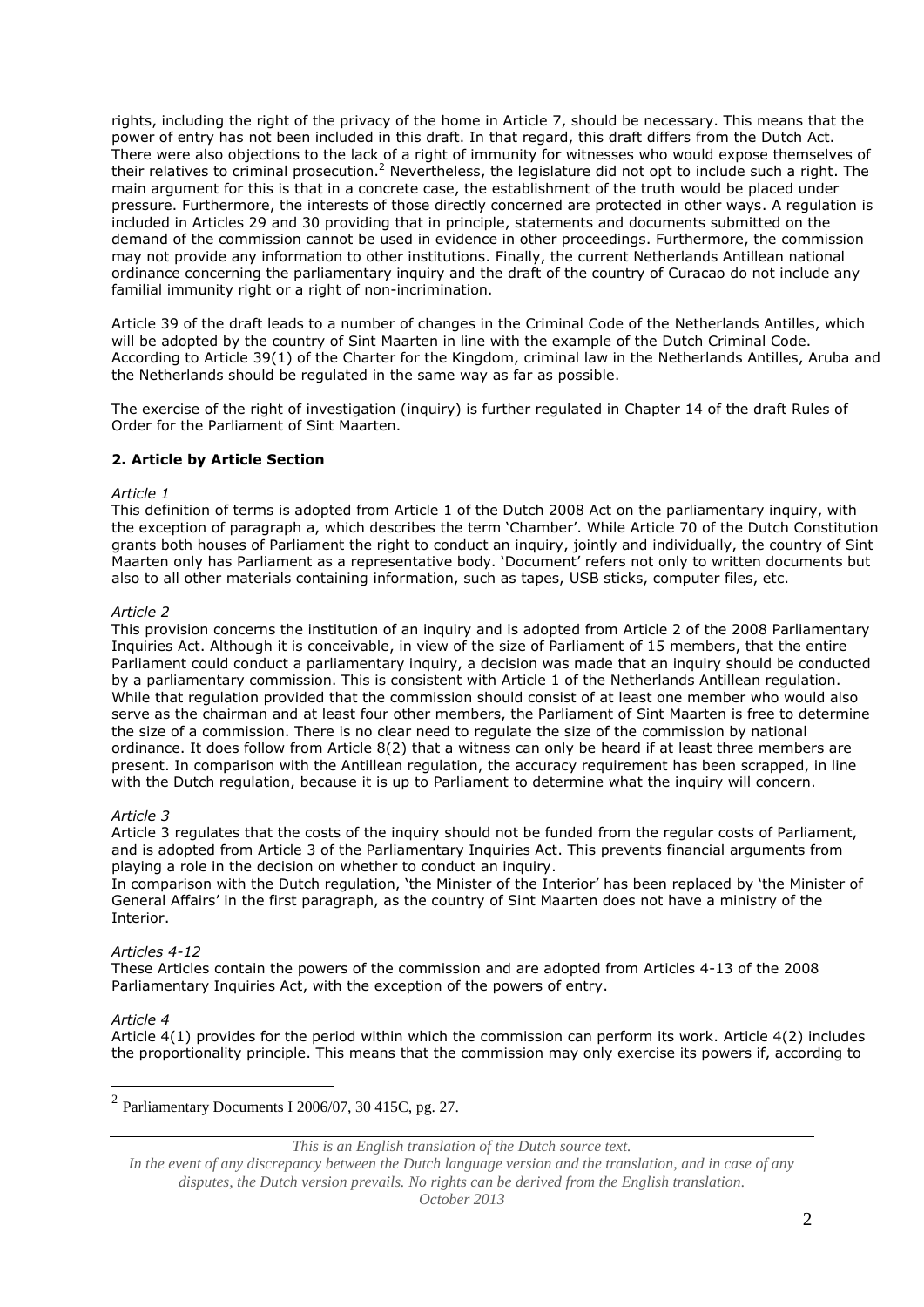the reasonable view of the commission, this is necessary for the performance of its task. Unlike Article 23(1) of the Antillean regulation, Article 4(3) provides that the powers and work of the commission are not terminated by the expiration of the parliamentary term or the dissolution of Parliament. In fact, this already follows from paragraph 1. It is included in paragraph 3 to make this clear.

## *Article 5*

Article 5 contains the new power to require written information; this concerns information that is not yet recorded in an existing document; otherwise Article 6 applies. The power solely concerns the acquisition of factual information; the commission cannot, therefore, require persons to give advice.

## *Article 6*

This new provision concerns the commission's power to access existing documents. Paragraph 2 provides that the commission determines the method of access. In certain cases, the commission will wish to see original documents, while in others, a copy will suffice.

#### *Article 7*

This establishes the practice of the preliminary interview, which has grown in the Netherlands. Private preliminary interviews can provide greater insight into the general problem. On the basis of a preliminary interview, the commission can decide whether or not to call a witness for a public hearing. The regulation of preliminary interviews may also be useful for parliamentary inquiries by the Parliament of the country of Sint Maarten.

## *Articles 8 up to and including 12*

These Articles contain special provisions concerning the hearing of witnesses and experts by the commission and are adopted from Articles 9 *up to and including* 13 of the 2008 Parliamentary Inquiries Act. The provisions of Article 10(1), that a witness or expert shall be heard in a public hearing of the commission, represent a substantive difference from the Antillean regulation. This principle of public hearings relates to the interests of verifiability and transparency and to the learning effect of the inquiry.

The demands of a public hearing may be considerable for the person concerned. Provision has therefore been made for the possibility that the commission, for serious reasons, may decide that no audio-visual recordings may be made by third parties at a public hearing (Article 10(2)). The hearing is then public, but no audio-visual recordings are permitted. For serious reasons, the hearing may also be conducted in private (Article 11(1)). In view of the principle of public access, this must be a rare exception.

Article 12 regulates the taking of the oath or making of the solemn affirmation prior to a public or private hearing. This Article does not apply to preliminary interviews. The commission may decide that the hearing will not be conducted under oath, for example if a person is not adequately aware of the significance of the oath due to mental underdevelopment.

# *Article 13*

This Article is based on Article 14 of the 2008 Parliamentary Inquiries Act, with the following difference. Article 14 of the 2008 Parliamentary Inquiries Act provides first and foremost that every Dutch citizen is required to provide all assistance that the commission requires. The term 'Dutch citizen' is derived from the Dutch Citizenship Kingdom Act. This means that Dutch citizens residing in the Netherlands Antilles and Aruba are also subject to the Dutch inquiry act. There is no need to provide that the assistance obligation also applies to all Dutch citizens in the European section of the Kingdom, partly because there are criminal sanctions for non-compliance (see Article 40). For that reason, the phrase 'every Dutch citizen' has been scrapped in this draft. In that regard, consistency has been sought with the Netherlands Antillean inquiry regulation, which is confined to persons located in the territory of the Netherlands Antilles. The notion in paragraph 2, that persons registered in the population records of Sint Maarten are deemed to be residents of Sint Maarten, is also found in Article 1 of the draft Election Ordinance.

Pursuant to this draft, as for Members of Parliament, the possibility of deploying means of coercion against ministers is explicitly ruled out (Article 28). The use of means of coercion is not appropriate within the political relations between the government and Parliament. Another difference between ministers and other persons required to provide assistance is that ministers, like Members of Parliament, cannot be prosecuted under criminal law for failure to assist an inquiry (see included in Article 40 the proposal for a new Article 198d of the Criminal Code). The possibility of criminal prosecution is not appropriate within the political relations between the government and Parliament. Only political conclusions can be drawn from the failure of a minister to assist.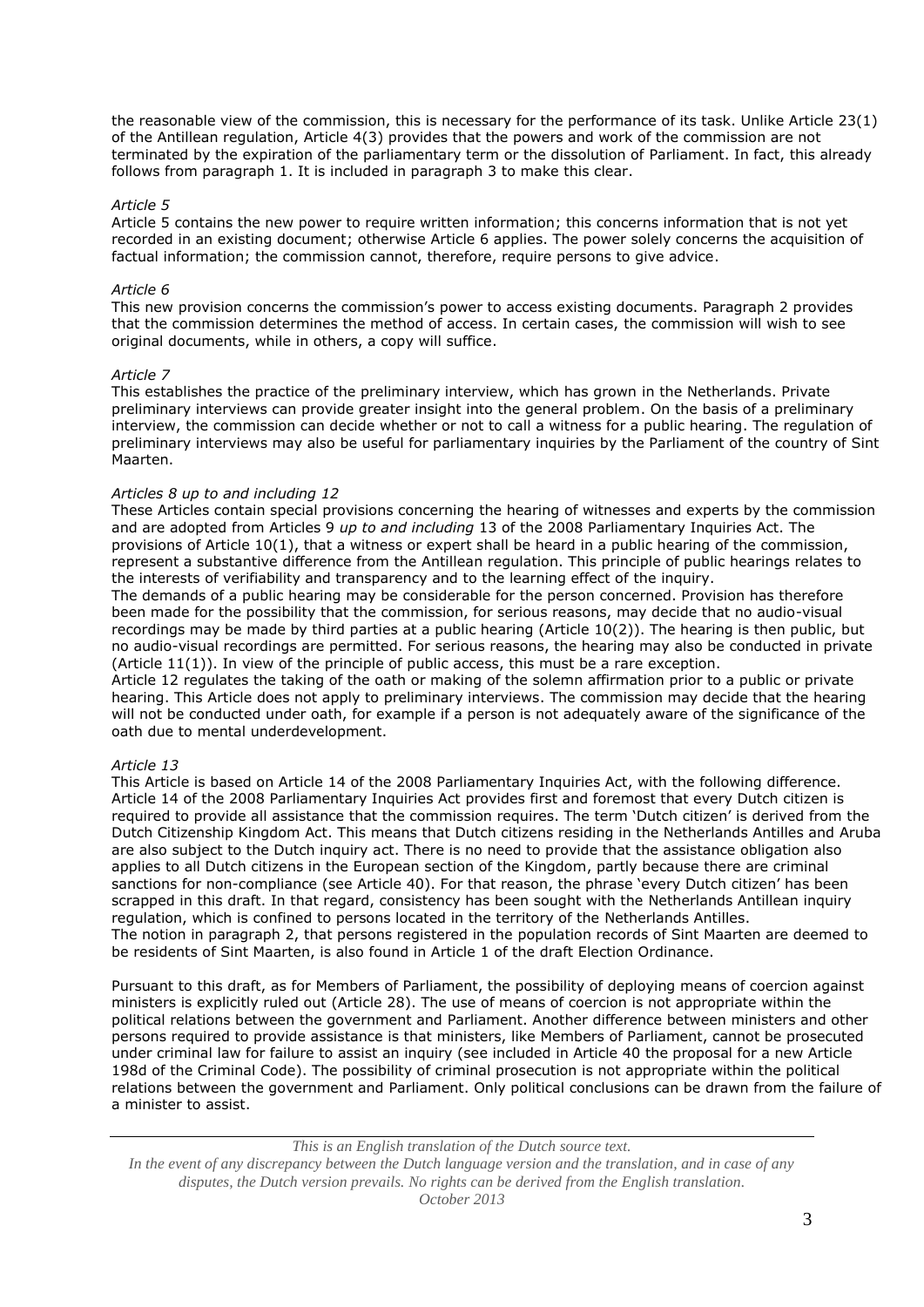Civil servants working for a minister also hold a special position in relation to a parliamentary inquiry. This is the result of ministerial responsibility. Pursuant to Article 1(2) of the draft, the term 'civil servant' includes persons who perform work at a ministry under an employment contract. Further references to civil servants concern all persons who work for a minister. The principle in normal relations with Parliament is that civil servants do not have direct contacts with Members of Parliament regarding the performance of their duties as civil servants. It is the minister who informs Parliament, not the civil servants. This is related to the fact that civil servants work under ministerial responsibility. However, this does not mean that direct contacts between Parliament and civil servants are ruled out. The Dutch instructions concerning external contacts of national civil servants contain regulations in that regard. The principle in these is that the minister decides whether contacts are permitted on a case by case basis. The following applies for contacts between the commission of inquiry and civil servants. Pursuant to this draft, the commission of inquiry has the power to hear civil servants as witnesses or experts without the minister's prior consent. Civil servants are also required to cooperate in this. This follows from the general obligation to provide assistance, as laid down in Article 13 of the draft. Pursuant to the current Article 3(3), all civil servants are required, from the date of the first notification, to comply with the requirements of the commission that it considers necessary for the performance of its tasks. The draft does not include a specific obligation to assist for civil servants. This is not necessary in addition to the general obligation to assist included in Article 13. The fact that civil servants can be heard directly by the commission of inquiry is not counter to ministerial responsibility. After all, civil servants themselves are not answerable to Parliament for the information they provide. The oral information that a civil servant provides in a hearing is attributed to the minister. The information provided by a civil servant, to the extent that this concerns the performance of his official duties, falls entirely under the responsibility of the minister. The minister concerned can therefore be called to account by Parliament for the information that the civil servant provides. Like the minister himself, civil servants may refuse to provide information, invoking the interests of the country or the Kingdom. In such a case, the commission of inquiry can request confirmation of this invocation from the minister concerned.

However, if a commission of inquiry requests written information from a civil servant or requires access to documents that the relevant civil servant possesses, pursuant to Article 15 of the draft, this is only possible via the minister concerned. In concrete terms, this means that the minister himself will provide the requested written information and/or documents, or must provide permission for this.

# *Article 14*

Article 14 regulates that the obligation to assist an inquiry takes precedence over (statutory) confidentiality obligations. This precedence applies only to the extent that statutory grounds for immunity included in the draft cannot be invoked. The Article is adopted from Article 15 of the 2008 Parliamentary Inquiries Act.

#### *Article 15*

This Article contains a special provision for persons who work for a minister. It does not concern only persons appointed as civil servants by the ministry, but also persons who work for the relevant ministry on the basis of an employment contract (See Article 1(2)). However, this does not cover persons who work for an independent administrative body. Persons who work for a minister are not required to comply independently with a demand from the commission to provide written information or documents, at least to the extent that this concerns information relating to their position. This is entailed by the ministerial responsibility. The information or documents can only be provided to the commission of inquiry via the intermediary of the minister. The phrase 'through the intermediary of the minister' means that it is the minister who provides these documents and written information. Civil servants working under the responsibility of the minister do not, therefore, hold independent responsibility to inform the commission of inquiry in writing. A civil servant acting in that capacity may only be called as a witness or expert. Moreover, the commission of inquiry will generally contact the minister directly for access to documents or to obtain written information. If a commission of inquiry does approach civil servants, they may only provide written information via the minister. In practice, the intermediary of the minister can take different forms. For example, the minister may authorise the persons concerned to grant the commission of inquiry access to certain documents. Another form is that the minister provides the commission of inquiry with the documents or written information himself, while the civil servants perform the preparatory work. In all cases, however, the information is provided under the responsibility of the minister concerned.

#### *Article 16*

Article 16 concerns support for persons and is new in comparison with the Antillean regulation. The possibility of support concerns all contacts with the commission. To the extent that these involve a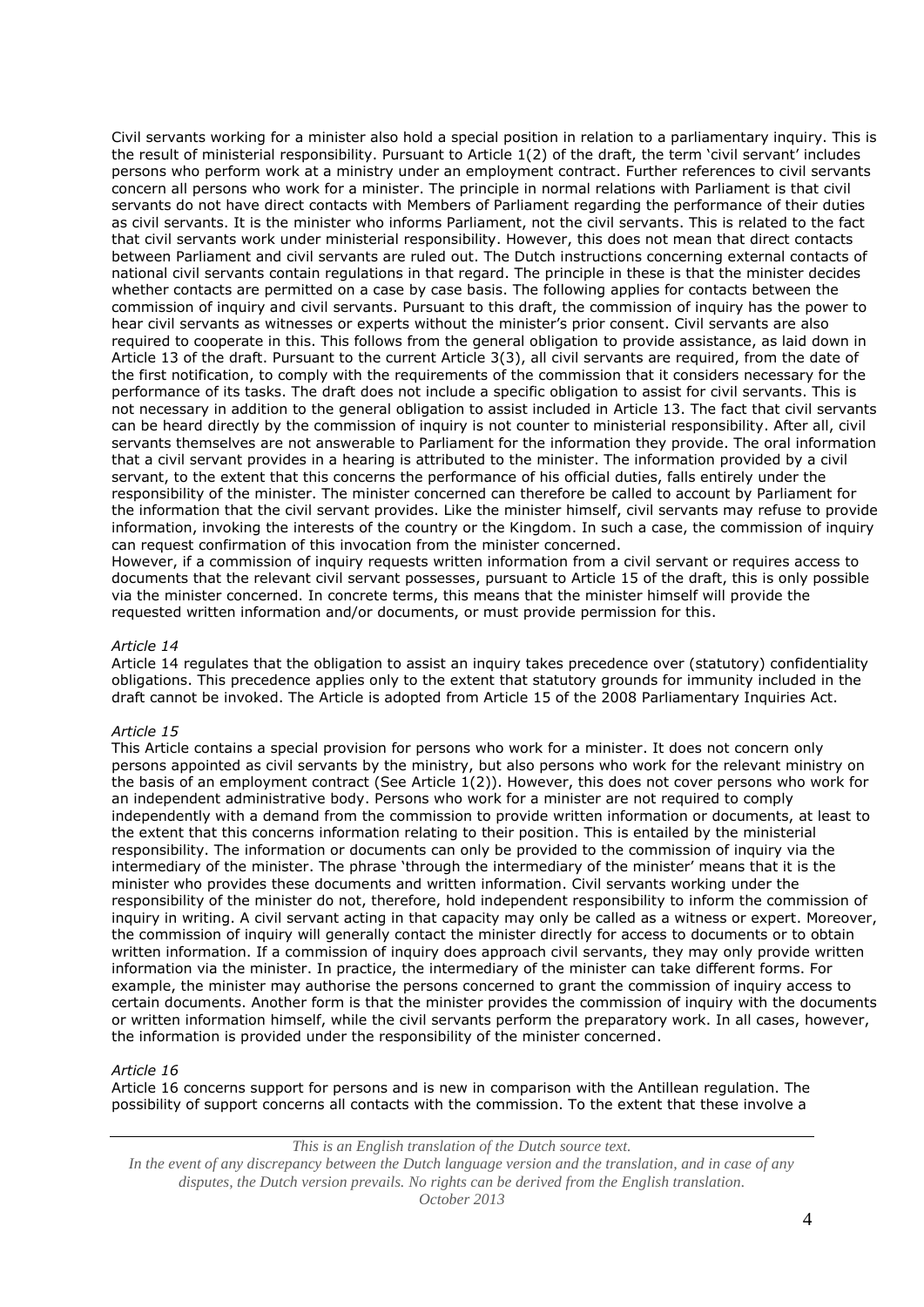preliminary interview or hearing, the commission may prohibit support for serious reasons. These could include the interests of the inquiry or of the person who provides the support. The term 'serious reasons' means that support can only be refused in exceptional situations. No legal remedy is available against a refusal. This would lead to excessive juridification of inquiries. The Article is adopted from Article 17 of the 2008 Parliamentary Inquiries Act.

## *Article 17*

This Article is also adopted from the 2008 Parliamentary Inquiries Act and regulates the remuneration of witnesses and experts and persons with whom the commission has conducted preliminary interviews. The remuneration is consistent with the remuneration received by witnesses and experts in legal proceedings.

#### *Articles 18 and 19*

Article 18 provides for the right of immunity for ministers and other persons referred to in the Article, regarding the provision of information, to the extent that this conflicts with the interests of the country or the Kingdom. The ground for immunity 'the interests of the country or the Kingdom' is directly related to Articles 63 and 107 of the draft Constitution. It is not easy to say what this refers to *in abstracto*. Article 63 provides that ministers can be invited by Parliament to attend the meeting in order to provide the required information 'to the extent that the provision of this cannot be regarded as counter to the interests of the country or of the Kingdom'. According to Article 107 of the draft Constitution, the government aims for openness in the performance of its duties, to the extent that this cannot be deemed to conflict with the interests of the country or of the Kingdom, or with other interests that justify non-disclosure. Article 11 of the draft national ordinance open government provides that information will not be provided 'to the extent that this could harm the interests of the security of the country or of the Kingdom'. Furthermore, Article 68 of the Dutch Constitution, the Dutch counterpart to Article 63, contains the interests of the state as an exception clause. In Dutch practice, the refusal to provide information with the invocation of the interests of the state occurs only in exceptional circumstances.<sup>3</sup>

The possibility of invoking the interests of the country or of the Kingdom as a ground for immunity is open to all persons who are employed by a national body. In addition to the ministries, the term 'national body' refers to the High Councils of State and all advisory boards.

To the extent that the interests of the country or of the Kingdom are invoked by a person other than a serving minister, confirmation of the invocation can be required.

Article 19 recognises the interest of the confidentiality of the Council of Ministers in order to protect the unity of government policy (Article 39(4) of the draft Constitution). The confidentiality is laid down in the Rules of Order for the Council of Ministers. In outline, this means that ministers are not required to provide information on the *discussions* conducted within the Council of Ministers. Information on decisions taken by the Council of Minister and the grounds for these must be provided to the commission of inquiry, however.

# *Article 20*

This provision concerns a right of immunity for the discussions of institutions for which statutory confidentiality obligations apply, such as judge's chambers of a district court. The provision is more broadlybased, because the possibility of other institutions with statutory confidentiality requirements being created by national ordinance is not ruled out.

#### *Article 21*

Article 21 contains the grounds for immunity regarding business and production information and other confidential business information and competition-sensitive information. The ground for immunity exists independently of whether this information relates to a person's own company or another company. As in Article 22, this concerns a relative ground.

#### *Article 22*

1

In 1850, the Dutch legislature assumed that a parliamentary inquiry would only concern businesses. From that point of view, it is not surprising that the Act contained immunity only for business information, not for

<sup>3</sup> A memorandum of 21 January 2002 from the Dutch Minister of the Interior and Kingdom Relations discusses the scope of Article 68 of the Dutch Constitution in detail. A number of aspects are mentioned that play a role in answering the question of in which cases the interests of the state prevent the provision of information or the provision of information only in confidence. The memorandum could play a role as an assessment framework in inquiries.

*This is an English translation of the Dutch source text.*

*In the event of any discrepancy between the Dutch language version and the translation, and in case of any disputes, the Dutch version prevails. No rights can be derived from the English translation. October 2013*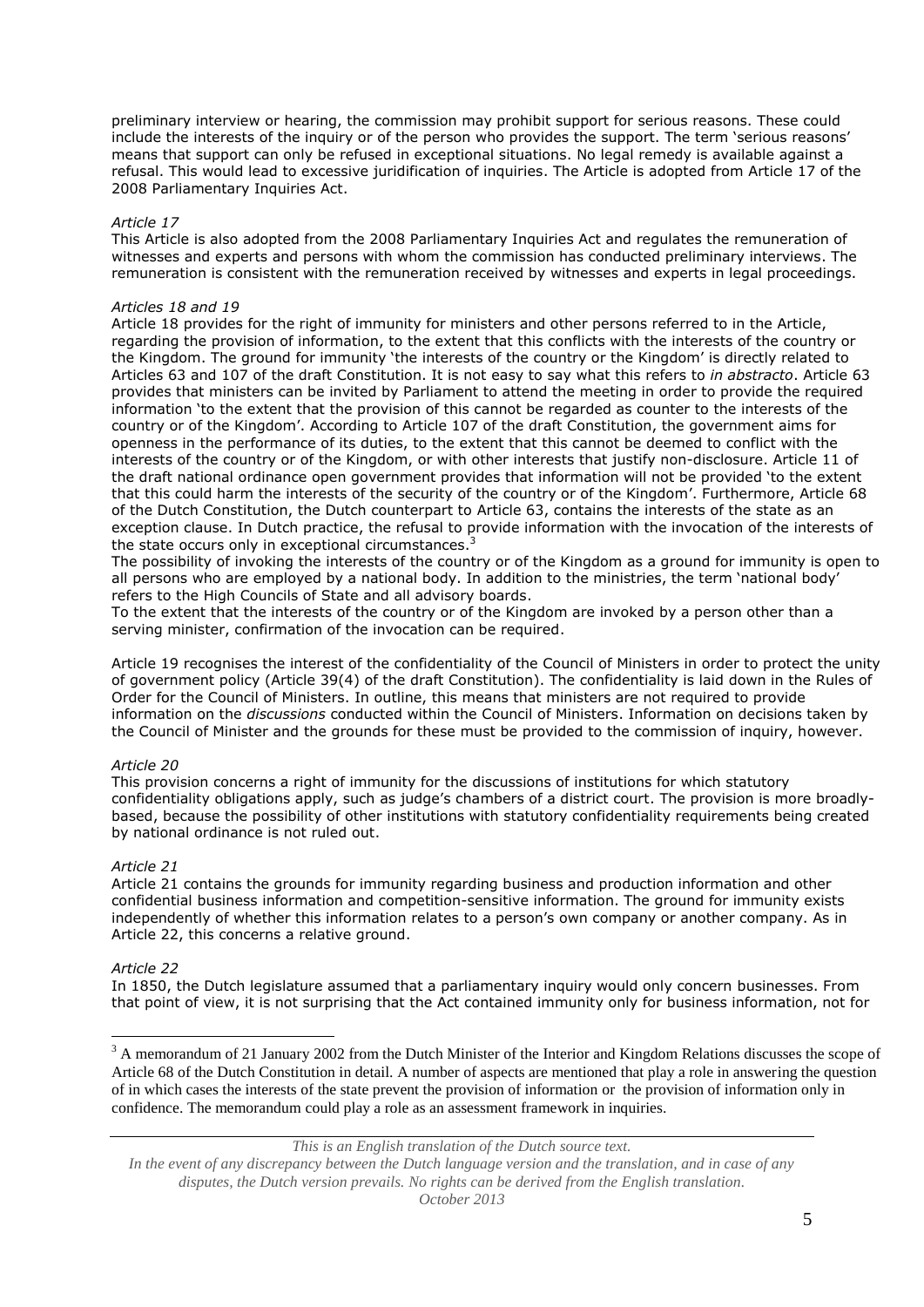information concerning personal privacy. Naturally, it is also important to note that respect for personal privacy only came to be regarded as one of the foundations of our legal system in the course of the last century. In principle, parliamentary inquiries still concern business matters. This does not alter the fact that privacy-sensitive matters may also be raised in these inquiries. In order to protect the personal privacy of persons who assist in an inquiry, it is desirable that in principle, they are not required to provide privacysensitive information. The constitutional right to personal privacy is so fundamental that in some circumstances, it can outweigh the interest of the commission of inquiry arriving at the truth. For that reason, the draft contains a ground for immunity concerning personal privacy. The current Inquiry regulation contains no specific regulation in that regard. However, it can be assumed that in certain cases persons can also refrain from providing information concerning personal privacy by invoking Article 8 of the European Convention on Human Rights (ECHR). Like the ground concerning confidential business and production information, the ground for immunity concerning personal privacy is a relative ground for immunity: the interest of privacy must be assessed in relation to the interest of determining the truth. In certain cases, therefore, information concerning personal privacy will have to be provided to the parliamentary commission of inquiry. As soon as personal information is involved, this obligation infringes the right to protection of personal privacy laid down in Article 8 of the ECHR. However, if the infringement is consistent with the restriction clauses of these Articles, it does not lead to infringement of the right to personal privacy. Article 5(1) of the draft Constitution requires a legal basis for the infringement. This draft provides that. Article 8(2) of the ECHR provides that there must be a legitimate purpose. The infringement to be made must also be foreseeable and accessible to the public and furthermore, must be necessary in a democratic society. With regard to the accessibility of the infringement, this draft provides for sound grounds. The need for the restriction must be shown by an urgent social interest. In this case, that interest lies in the importance of determining the truth. Finally, the means chosen must be proportionate to the envisaged objective. The information must be provided only if the interest of the parliamentary commission of inquiry in determining the truth outweighs the interest of privacy. It is important to note that there are no less far-reaching means of attaining the objective. Furthermore, the means are appropriate in the given situation. Finally, it is relevant to note that the assessment will be made by the commission of inquiry in each concrete case. Moreover, this assessment can be tested in the courts, so that legal protection is assured. Article 31(1) of the draft Constitution therefore complies with the requirements of Article 8 of the ECHR.

#### *Article 23*

This Article concerns professional confidentiality. This concerns persons who hold typical positions of confidence. The obligation to preserve confidence to which the immunity right relates need not be regulated in a national ordinance, but can also arise from the nature of the position.

#### *Article 24*

Article 24 provides for the possibility that the commission will approach the courts to order a person who refuses to assist in an inquiry to provide such assistance. The competent court in the first instance is the provisional relief section of the Court of first instance. The request must be submitted as a petition. Among other things, this means that the petition procedure laid down in Title 3, Book 1 of the Code of Civil Procedure applies. Pursuant to Article 358 of the Code of Civil Procedure, an appeal against the decision of the court is possible, and an appeal to the Supreme Court can be instituted. The rules of the Code of Civil Procedure concerning the petition procedure apply, provided that this draft does not derogate from this. In the first instance, the derogation from the regular procedure is that the petition need not be signed by a prosecutor (Article 24(3)). This was chosen because in urgent situations, the involvement of a prosecutor can represent an extra step. However, it is obvious that in practice, a commission of inquiry will enlist the assistance of a prosecutor, but this is not mandatory. A further derogation concerns the fact that the draft contains a maximum term within which the court must reach a decision. In principle, this is no later than the seventh day following the receipt of the petition. However, if the commission of inquiry has requested an immediate decision, the decision must be handed down without delay (paragraph 4). The decision of the court is, after all, always enforceable with immediate effect, regardless of objections or appeals (paragraph 6). It follows from paragraph 5 that in principle, the court must honour a request to impose a court order to provide assistance. This in fact represents a reversal of the burden of proof. It is up to the defendant to prove that the petition has no legal basis. This does not alter the fact that in practice, the commission of inquiry will also be asked by the court to explain its petition for the imposition of an order to provide assistance. In view of the special character of the inquiry and the special position of the commission of inquiry, a reversal of the burden of proof is called for. The court can reject the petition in three situations. The first case concerns a situation in which the petition is not based on the law (paragraph 5(a)). This will be the case if another form of assistance is required than that which the commission is authorised to require.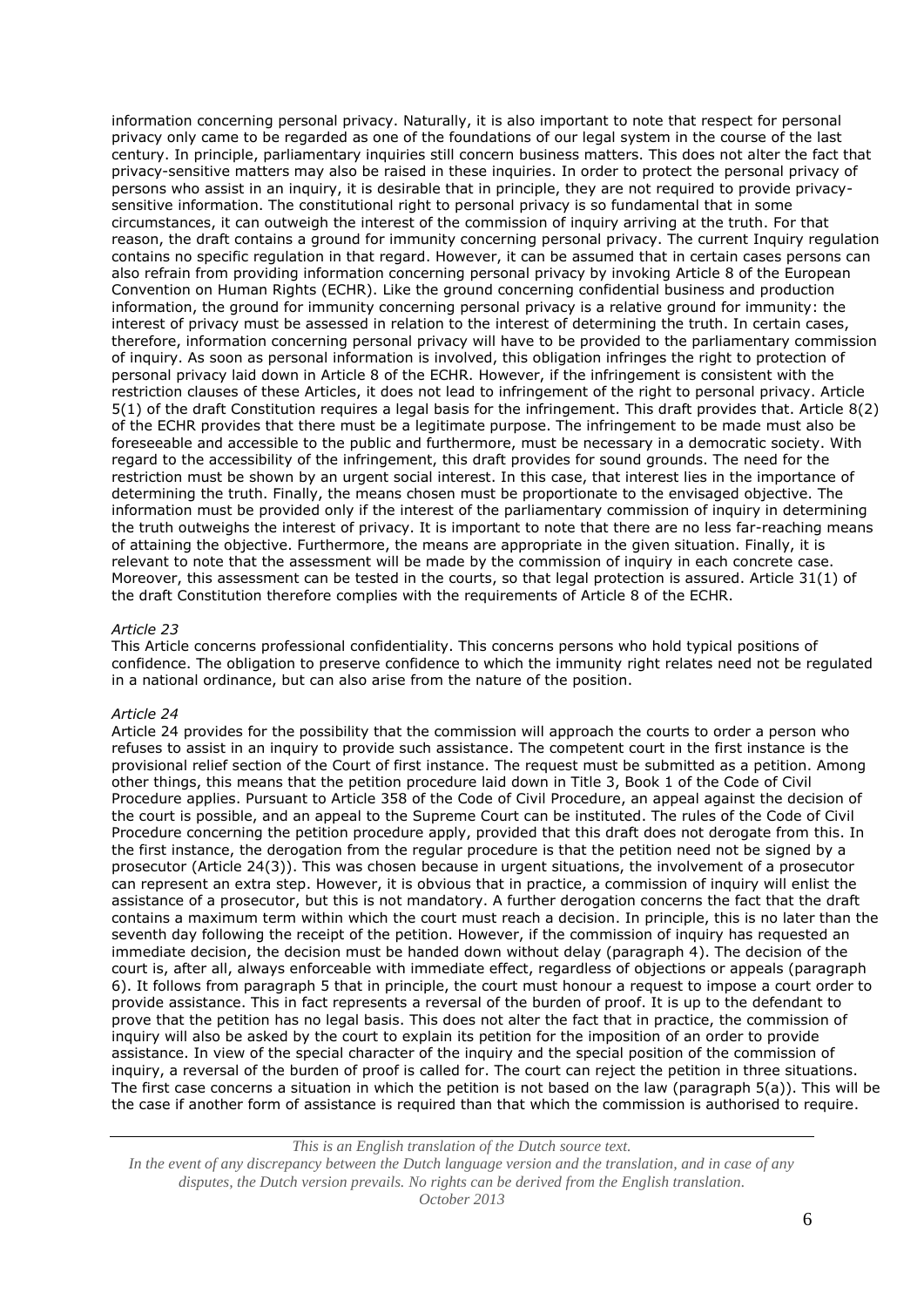This could include a petition to order a person not to destroy documents that he possesses. The commission of inquiry is not authorised to require this assistance of an inquiry. The court must also reject the petition if the person concerned has legitimate grounds for refusal (paragraph 5(b)). This will be the case if the person concerned can successfully invoke grounds for immunity. Finally, the court must reject the petition if the commission cannot reasonably reach its view that the required assistance is necessary for the performance of its tasks (paragraph 5(c)). Obviously, if the court reaches the conclusion that this is the case, it must dismiss a petition to impose a court order to provide assistance. However, this concerns a marginal review.

#### *Article 25*

Article 25 provides for the possibility that the court, at the request of a commission of inquiry, will issue an order to provide assistance, subject to a penal sum. In that case, Part 3 of Title 5, Book 2 of the Code of Civil Procedure applies. Like the other means of coercion included in Chapter 4, the penalty is not a penal sanction. The purpose of the astreinte is that the person concerned will assist the commission of inquiry after all. The order can be imposed for assistance with all powers of the commission of inquiry. It is desirable that a commission of inquiry also has a more contemporary means of coercion than commitment. In certain cases, a penalty will be more effective than commitment. Furthermore, this remedy is less invasive of the privacy of the person concerned.

The fact that the relevant Articles of the Code of Civil Procedure apply means, among other things, that a non-compliant person should be granted a term in which to implement the order without having to pay the penalty. The term must be made as short as possible. Which term is desirable in a concrete case will depend on the situation. The penalty can be imposed as a lump sum or per unit of time in which the person fails to comply with the order. If the commission of inquiry needs the relevant information within a particular period of time, a lump sum is a more obvious choice than an amount per period of time. In all cases, the amount of the penalty must be in reasonable proportion to the interest in the required assistance and to the envisaged effect of imposing the penalty.

## *Article 26*

Article 26 provides for the possibility that the commission of inquiry receives support from 'the public authorities' in exercising its powers. In concrete terms, this means that the police can provide assistance in the exercise of the powers. In principle, the possibility of enlisting the support of 'the public authorities' exists for the exercise of any of the commission's powers. It is probable that in practice, this will only be used for the commission of inquiry's authority to access documents (Article 6) and its authority to hear witnesses and experts (Article 8). It is improbable that the commission of inquiry will require police support for the provision of written information (Article 5). However, formally speaking, this is not ruled out.

#### *Article 27*

Article 27 provides for the possibility of the commitment of witnesses and experts who refuse to comply. The petition procedure laid down in the Code of Civil Procedure also applies for a request for commitment. Explicit provision has been made for the possibility that the commission of inquiry can itself keep a witness or expert in custody until the provisional relief section has handed down a decision on the commission of inquiry's petition. Pursuant to paragraph 4, this decision must be handed down within three days of the receipt of the petition. It follows from this that detention by a commission of inquiry can last no more than three days. The inclusion of the term of three days arises from Article 5 of the ECHR. This Article provides requirements for keeping a witness or expert in custody by the commission of inquiry pending a decision of the court on a petition for commitment. Article 5 of the ECHR provides that it must be possible for a court to assess any deprivation of freedom imposed by a body other than a court quickly. However, in this draft, no separate provision has been made for a witness or expert to appear before the courts during the custody by the commission of inquiry. After all, a separate provision for the expert or witness could mean that there could be other, simultaneous proceedings, alongside the proceedings instituted by the commission of inquiry. Now that provision has been made for a term for the court to decide on the commission of inquiry's petition, such a separate provision for citizens is undesirable and superfluous. Other legislation too does not contain a separate provision for the citizens, but, for example, provides for a term within which a particular body must obtain a judicial ruling. Incidentally, in practice it is probable that a commission of inquiry will contact the provisional relief section of the district court in advance if it expects a witness or expert to refuse to provide information during a hearing. This will be the case, for example, if a witness or expert is brought before the commission of inquiry with the aid of the police. In such cases, the provisional relief section will be able to hand down a decision quickly. For the brief period of custody, the commission of inquiry can call in the assistance of the police independently, if necessary. This is regulated in the second sentence of paragraph 3.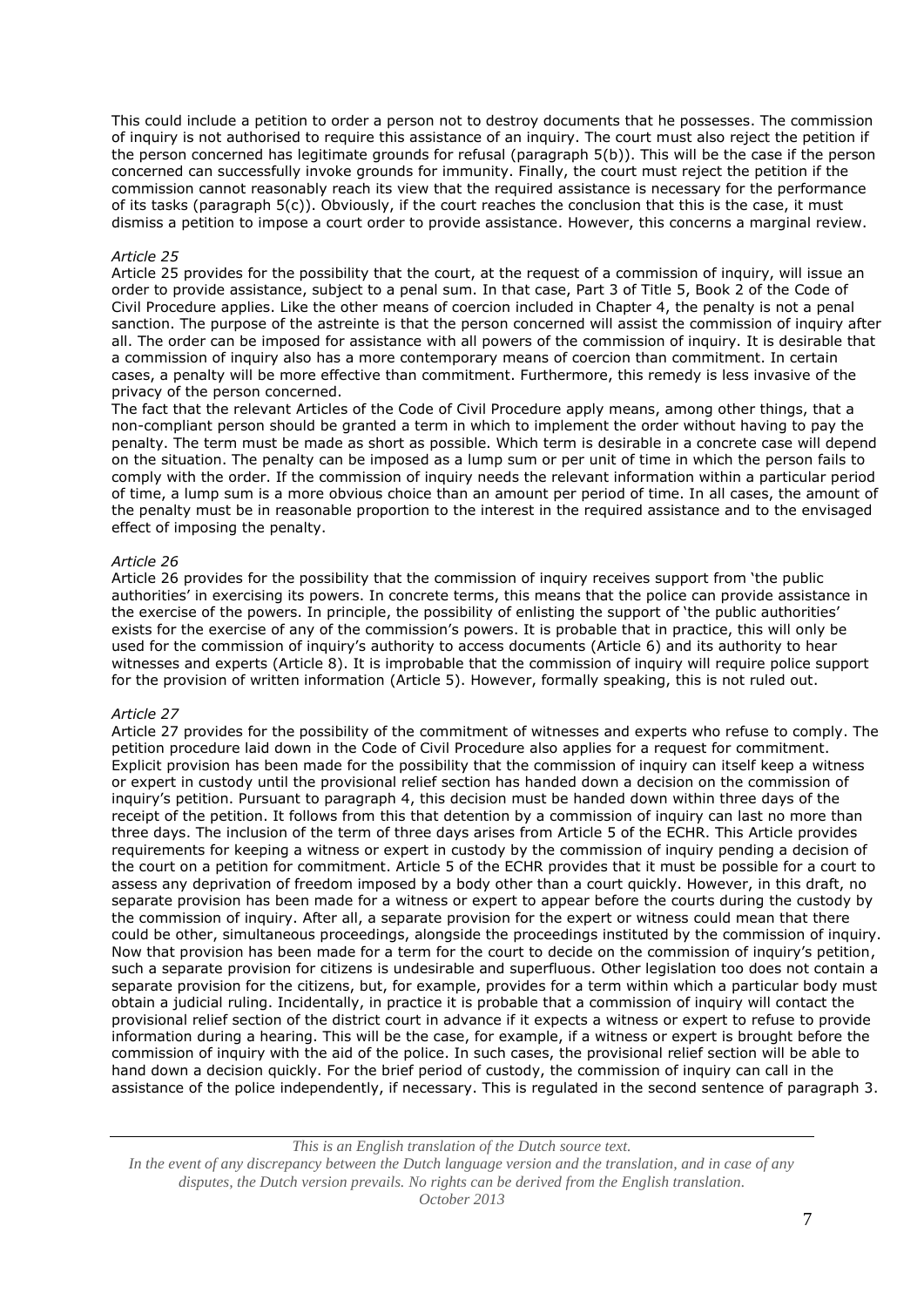The draft does not provide for sanctioning of the decision of the provisional relief section. Partly because decisions in civil cases in the Court of first instance are usually handed down by a judge sitting alone, a construction in which the decision of the provisional relief section must quickly be followed by a decision of the Court of first instance is unnecessarily unwieldy. For this reason, it was decided that the provisional relief section can take the decision concerning the substance of the case immediately. Naturally, the regular legal remedies of the Code of Civil Procedure are available against the decision of the provisional relief section. In principle, the court must also honour a petition for commitment (see paragraph 5). As in Article 24, therefore, a reversal of the burden of proof applies. There are two exceptions to the rule that the court must honour the commission of inquiry's petition. Firstly, the court will not order commitment if the person concerned legitimately invokes a right of immunity. In that case, he has statutory grounds to refuse to provide assistance (paragraph 4(a)). The court may also refuse to grant a commitment order if the commission cannot reasonably reach its view that commitment is necessary for the performance of its task (paragraph 4(b)). This, too, involves a marginal review.

Pursuant to paragraph 8, commitment may last for a maximum of 30 days. Pursuant to the same paragraph, however, the provisional relief section may order the termination of the commitment at any time. It is required to do so if an interest in the commitment no longer exists or if the person concerned legitimately invokes grounds for immunity. Examples of situations in which no interest in commitment exists any longer are when a witness has met his obligations or his statement is no longer necessary. The court may end the commitment at its own initiative (ex officio), or at the request of the commission of inquiry or at the request of the person concerned.

## *Article 28*

The draft contains three means of coercion. Firstly, the commission of inquiry may have a witness or expert who fails to appear at a hearing brought before it via the courts, with the aid of 'the public authorities'. The use of the public authorities involves the commission obtaining the assistance of the police. The possibility of involving the public authorities is extended in the draft to the other powers of the commission of inquiry. This means that if a person refuses access to documents or to assist in the entry to a location, the commission of inquiry can involve the police, via the courts, to ensure that it gains access to the documents or that it can enter the location after all. The commission of inquiry is also granted the authority to petition the courts to impose an order subject to a penalty. This power exists both with regard to persons who refuse to act as witnesses or experts and to persons who refuse to assist in the inquiry in other ways, for example by refusing access to documents or refusing to provide the commission with written information. Finally, the commission is granted the authority to petition the courts to order the commitment of a noncompliant witness or expert. It is important to note that means of coercion can only be deployed with the involvement of the courts. The commission of inquiry cannot, therefore, decide independently to deploy means of coercion. A commission of inquiry must always turn to the courts if it requires persons to comply with their obligations pursuant to this draft. It is not desirable that a parliamentary commission should be able to deploy means of coercion in relation to citizens independently. Quite apart from this, the deployment of its own means of coercion could only develop within the sphere of parliamentary jurisdiction, as held by the parliaments of the United States and the United Kingdom. The draft places the authority to impose means of coercion with the provisional relief section.

It is inappropriate for a possibility to exist for Members of Parliament to deploy means of coercion against each other. Likewise, it would not be appropriate in the political relations between the government and Parliament if the commission of inquiry were able to deploy means of coercion against ministers. The draft therefore contains an explicit exemption for the deployment of means of coercion against Members of Parliament and ministers. In addition to this, it is noted here that the relationship between the government and Parliament should be no different during an inquiry than at other times. This means that Parliament could pass a vote of no confidence in a minister in the event of failure to cooperate with an inquiry. Just as the draft contains no possibility to deploy means of coercion against Members of Parliament and ministers, it also does not provide for the possibility of criminal prosecution of Members of Parliament and ministers for failure to assist in an inquiry. This is laid down in the proposed Article 198d of the Criminal Code.

#### *Article 29*

Article 29 contains a prohibition on the use of statements and documents that a commission of inquiry obtains in relation to its inquiry in other proceedings. This ensures that the commission of inquiry obtains as much information as possible to enable it to form the most accurate possible picture of what took place. The prohibition applies solely for documents and statements provided or made on demand from the commission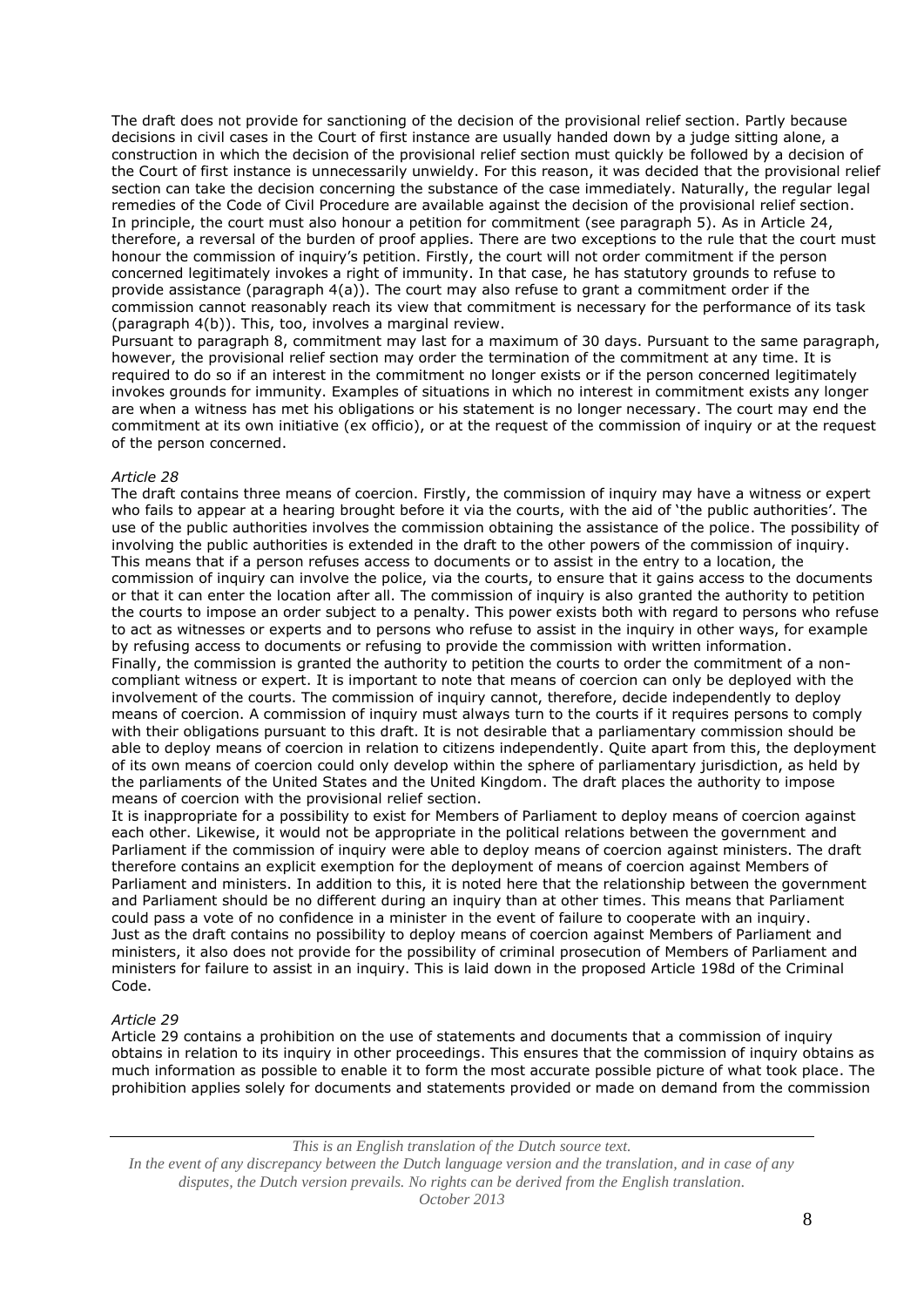of inquiry. Information provided to the commission of inquiry voluntarily can therefore be used in other proceedings.

Article 31 provides for an exception to the prohibition on using information in other proceedings. The information obtained in an inquiry may be used in criminal proceedings concerning perjury, bribery of a witness or expert in a parliamentary inquiry or concerning the offences, referred to in Articles 198 up to and including 198c of the Criminal Code. See the notes to Article 31 for this.

# *Article 30*

Article 30 contains a prohibition, which is in principle absolute, on the provision of information by the commission and its members to other institutions for criminal, disciplinary or civil proceedings or proceedings concerning the imposition of disciplinary measures, administrative sanctions or administrative measures. Although this is not provided explicitly, the prohibition obviously also applies for former members of a commission. The intention of also imposing the prohibition on individual members, rather than on the commission alone, is precisely to regulate that it is not possible for other institutions to obtain information from former members of a commission of inquiry after the inquiry is completed. The prohibition also means that the commission and its (former) members may not report offences and may not act as witnesses. Article 31 contains an exception to this prohibition. See the notes to that Article.

## *Article 31*

Article 31 contains exceptions to the prohibition on the use of information obtained in a parliamentary inquiry in other proceedings, or its provision for other proceedings. The exceptions concern criminal proceedings for perjury, criminal proceedings for bribery of a witness or expert and criminal proceedings concerning one of the offences, referred to in Articles 198 up to and including198c. These are offences that sanction non-compliance with a parliamentary inquiry. The exceptions are necessary, because otherwise no criminal proceedings for these offences would be possible. The commission of inquiry can therefore report these offences and if necessary, the members can act as witnesses.

## *Article 32*

Pursuant to Article 32, the commission of inquiry must draw up a public report following the completion of its work, which it presents to Parliament. The presentation of the report does not rule out the possibility that it should still exercise statutory powers afterwards, for example because it wishes to investigate a particular aspect in more detail. The possibility that members of the commission will still exercise powers thereafter is a fairly theoretical situation.

#### *Article 33*

Article 33(1) concerns the closure of the inquiry after the commission of inquiry has accounted for its work to Parliament. Because far-reaching powers are granted to a commission of inquiry, it is appropriate that it should account to Parliament for the work that it has performed. The commission must state how it handled its assignment and powers.

The second paragraph concerns early closure of the inquiry. It could be said that the power of Parliament to open an inquiry already implies that Parliament can close an inquiry before it is complete. For the sake of clarity, however, this parliamentary power is explicitly included. Early termination of an inquiry automatically means that the commission of inquiry can no longer exercise any powers (Article 4(1)) and that membership of the commission of inquiry is discontinued (Article 35, initial sentence and under c). The order to close an inquiry takes effect immediately. The announcement of the order in the National Gazette pursuant to paragraph 3 has no further legal consequences.

## *Article 34*

Article 34 makes clear that documents held by the commission of inquiry transfer by operation of law to Parliament following the closure of the inquiry. Until that time, any right to view the documents must be exercised in relation to the commission of inquiry. Thereafter, a request for access must be addressed to Parliament.

#### *Article 35*

Article 35 regulates the termination of membership of the commission of inquiry. There are four situations in which membership of the commission of inquiry ends. Sub-paragraph a provides for the situation in which membership of Parliament ends and the person concerned is not immediately re-elected as a Member of Parliament. Pursuant to this draft, only Members of Parliament may be members of a commission of inquiry. In concrete terms, this means firstly that membership of the commission of inquiry ends if a Member of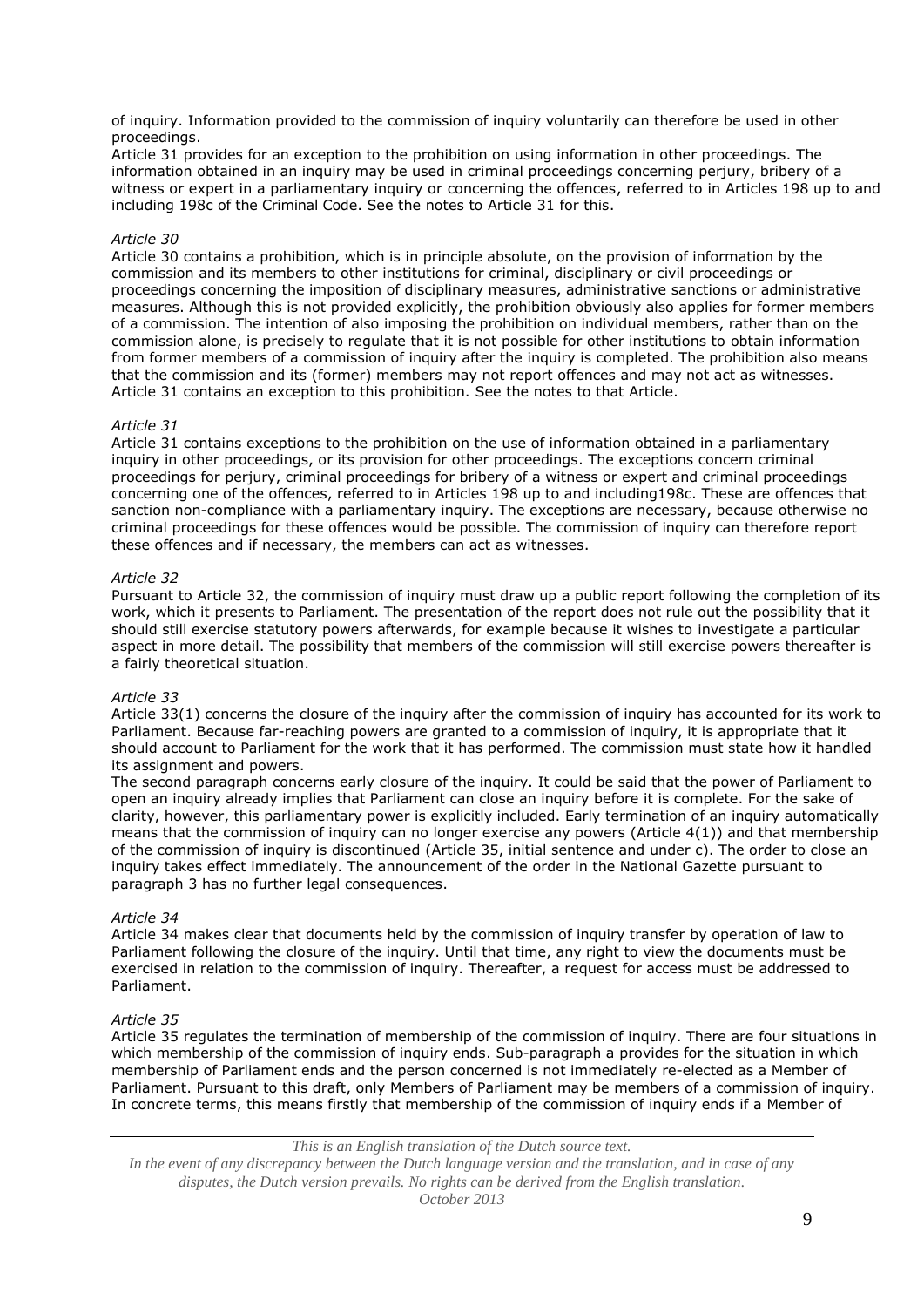Parliament leaves early due to dismissal, due to the loss of the requirements for membership of Parliament or the acceptance of an incompatible office. Membership of the commission also ends if the parliamentary term ends or Parliament is dissolved and the person concerned is not re-elected to Parliament. If the person concerned is re-elected immediately, his membership of the commission continues. Article 4(3) provides that an inquiry is not halted by the expiration of the parliamentary term or the dissolution of Parliament. It follows from sub-paragraph b that membership of the commission ends from the date on which a member of the commission is heard by the commission. It follows from the proposed sub-paragraph b that the membership of a commission member who is heard by the commission ends by operation of law from the date on which the hearing is conducted. A choice was made for this because this creates clarity regarding the consequences of the commission hearing one of its own members. The commission will have to consider whether it considers it so important to hear a certain commission member as a witness or expert that the person concerned must surrender their membership of the commission for this. However, only in exceptional situations will a commission wish to hear one of its own members. Perhaps superfluously, it is noted that in principle, the membership of the commission is terminated finally and is not, therefore, confined to the duration of the hearing. Formally, however, it is not ruled out that the person concerned will be reappointed as a member of the commission of inquiry. If the person concerned is a key figure, however, this is not very likely.

It follows from sub-paragraph c that membership of a commission ends on the date that the inquiry is closed. This termination in any event occurs after the commission of inquiry has accounted to Parliament for its work (Article 33(1)). However, Parliament has the power to close the inquiry early (Article 33(2)). In that case, the commission of inquiry is also dissolved.

Finally, pursuant to sub-paragraph d, a member of a commission of inquiry may be dismissed from that position. This may take place both at the request of the member concerned, for example due to the demands on time for the parliamentary party or due to private circumstances, or at the initiative of Parliament, for example due to failure to perform. It is not provided that Parliament can also dismiss a commission member at the request of the commission of inquiry itself. Naturally, this is materially possible. For the record, it is noted that the dismissal of a commission member from that position has no consequences whatsoever for his membership of Parliament. Membership of Parliament can be terminated only on the grounds laid down in the draft Constitution and the draft Ordinance on elections.

## *Article 36*

Article 36(1) lays down the general principle that until the inquiry report is published, no-one has access to the documents held by the commission. This concerns both documents provided to the commission on demand and documents that the commission of inquiry itself has drawn up. Obviously, the first paragraph does not mean that commission members or their support staff have no access to documents held by the commission. It is not necessary to regulate this explicitly. It may be necessary to grant witnesses and experts access to documents that are provided to the commission of inquiry on its demand, for example in order for purposes of recollection. Paragraph 2 provides for this possibility. The paragraph explicitly does not provide for a right of access for witnesses or experts. It solely concerns the authorisation of the commission of inquiry to grant a certain witness or expert access to documents. In addition, it may be desirable in certain circumstances to grant external investigators access to documents, for example because a technical opinion is required. Paragraph 2 also provides for this possibility. It is noted that external investigators can in no case exercise the powers of the commission of inquiry. They can be granted access to documents however.

# *Article 37*

Article 37 regulates unlimited access to documents for all Members of Parliament after the inquiry report has been presented to Parliament. This specific right of access concerns only the documents submitted to the commission of inquiry on its demand. However, it concerns both confidential documents and documents to which other persons also have rights of access. Where confidential documents are concerned, Members of Parliament are bound to protect the confidentiality pursuant to paragraph 2. Obviously, this confidentiality obligation remains in effect after the termination of the membership of Parliament. To the extent that this concerns documents that the commission itself has drawn up internally, the general regulation of Article 38 in conjunction with Article 39(4) applies for the access of Members of Parliament. This regulation means that the commission itself can determine whether these can be viewed by third parties or not. However, an exception applies for the confidential reports on the preliminary interviews and private hearings. In principle, these may not be viewed by anyone (first sentence of Article 39(2) and sub-paragraph e). Nevertheless, the reports on the private hearings may be viewed by Members of Parliament pursuant to Article 37(3).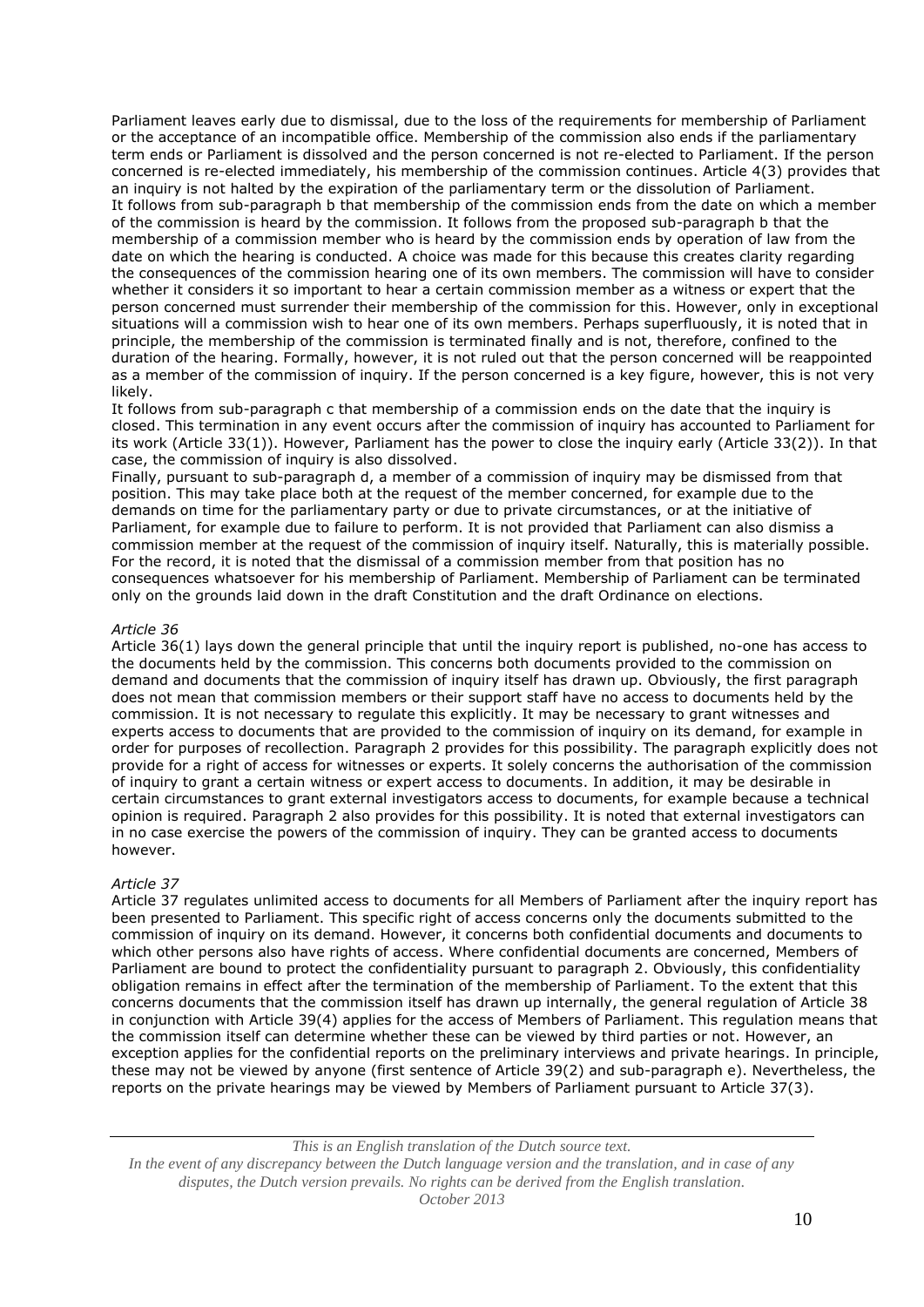#### *Articles 38 and 39*

These Articles contain a disclosure regulation for documents being held by the commission or, after the close of the inquiry, that were held by the commission. The principle is that all commission documents can be accessed by third parties after the presentation of the report. However, pursuant to Article 39, the commission of inquiry may impose restrictions on access. This system is derived from Articles 14 and 15 of the 1995 Dutch Archives Act. Consistency has also been sought with the system and the grounds for exceptions and restrictions in the draft National Ordinance open government. The right of access commences on the date following that on which the report is presented to Parliament, for as long as the documents are held by the commission of inquiry and then by Parliament. The latter means that the right of access applies until such time as the documents are transferred to the Archives or are destroyed.

The right of access implies that access is free of charge. A choice was made not to state this explicitly in the draft. The right is solely a right of access, not a right to make copies of the documents or to take cognizance of them by other means. The fact that the disclosure regulation commences on the day following that of the presentation of the inquiry report to Parliament means that the commission of inquiry must take decisions before the date of the disclosure of the report regarding whether the various documents will be disclosed. Because the commission archive may contain hundreds, if not thousands of documents, this can be a timeconsuming task. However, in order to also allow parties other than the other Members of Parliament, such as the media, to check the work of the commission of inquiry, it is desirable that the right of access already commences on the day following that on which the inquiry report is presented. In view of this, commissions of inquiry could conceive of a procedure, for example of marking the different documents on receipt. It follows from Article 39(2)(e) that the reports on the preliminary interviews and private hearings may not be viewed by anyone outside the circle of the commission. To the extent that this concerns preliminary interviews, this prohibition also applies for the other Members of Parliament. The reports on private hearings may be viewed by the other Members of Parliament. A specific regulation applies for the commission of inquiry's internal documents. This concerns, in particular, internal discussion papers and reports on meetings of the commission of inquiry held behind closed doors. Pursuant to Article 39(4), the commission of inquiry may impose restrictions on the disclosure of these documents. However, this is a discretionary power of the commission of inquiry. It can also decide to declare all internal documents public. Pursuant to Article 39(3), the commission may impose restrictions on disclosure for as long as the interests of disclosure are outweighed by, among other things, relations of Sint Maarten with other organisations. In comparison with the Dutch Act, 'the Kingdom' has been added here.

Article 38(2) provides for the possibility that Parliament can grant third parties access to documents in the commission archives despite an access restriction imposed by the commission. After the inquiry has closed, it is no longer possible for the commission of inquiry itself to take decisions on any requests for access. For that reason, the power to lift a restriction is granted to Parliament. The restriction may be lifted in a general sense, or with regard to a particular applicant with a special interest in access. It is desirable that Parliament should exercise restraint in exercising this power. Pursuant to Article 39(5), the members of the commission must preserve the confidentiality of the contents of the documents that the commission marked as confidential, obviously also after the inquiry is closed.

Article 39(2)(d) of the Dutch Act refers to personal data as referred to in Chapter 2 of the Dutch Personal Data Protection Act. Now that the country of Sint Maarten is preparing a draft in that regard, for the time being, reference is not made to the relevant draft national ordinance but the reference is based on the definition of personal data in Article 1, sub-paragraph a, of the Dutch Personal Data Protection Act.

## *Article 40*

#### Paragraph A

This reference provides for an amendment of Article 5 of the Criminal Code concerning the application of the criminal law of Sint Maarten outside Sint Maarten.

#### Paragraph B

Unlike the Dutch Criminal Code, the Criminal Code of the Netherlands Antilles contains no specific offences relating to conduct in relation to parliamentary inquiries. In connection with the proposed inquiry regulation that includes new means of coercion, an expansion of the threat of penalties is necessary. This is met with the four proposed offences. The description of the offences and the grounds for the exclusion from prosecution in Article 198d are derived from Articles 192-192d of the Dutch Criminal Code. A new Criminal Code of the Netherlands Antilles is currently in preparation. The proposed changes in this draft should be incorporated in the new Code.